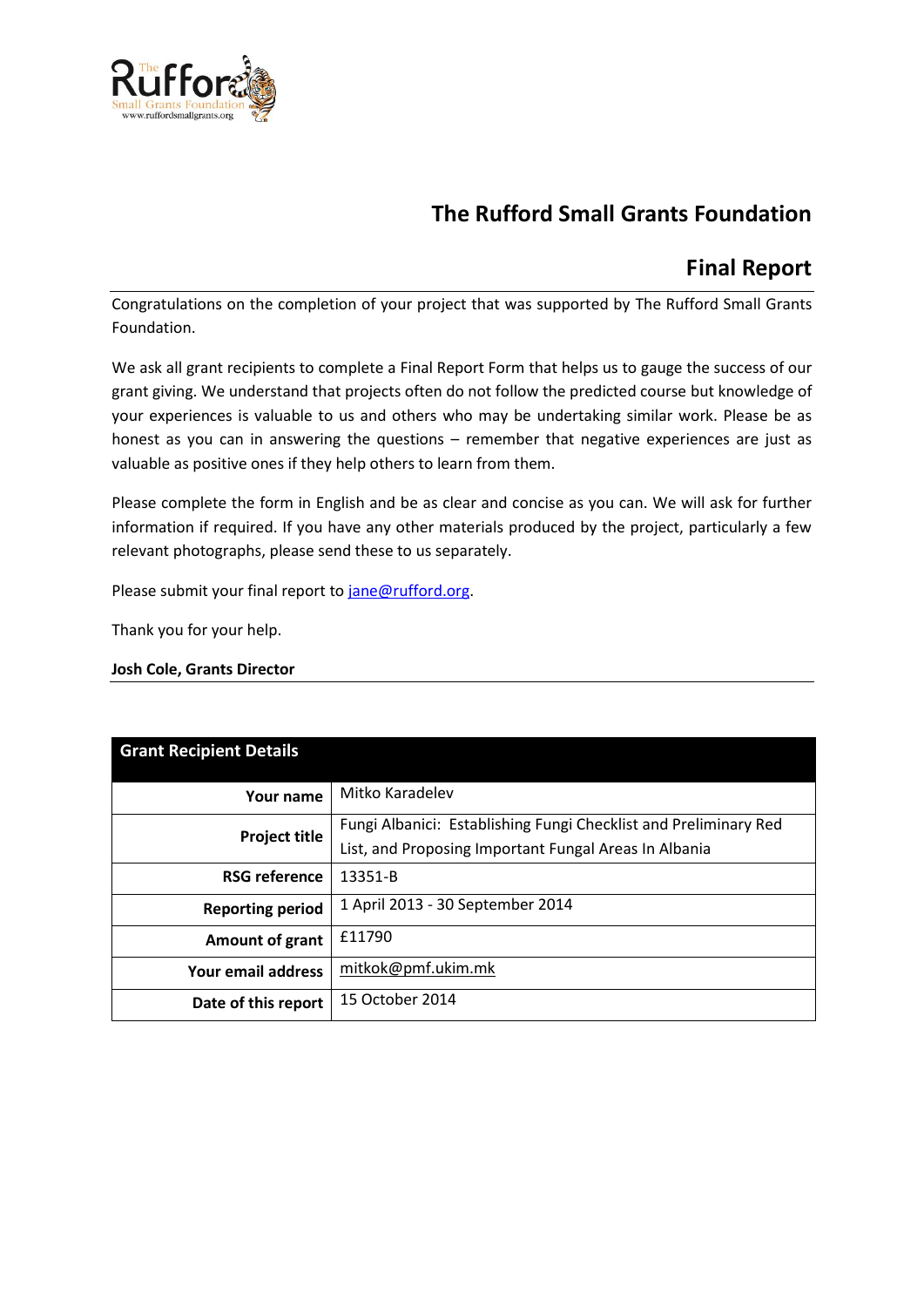

# **1. Please indicate the level of achievement of the project's original objectives and include any relevant comments on factors affecting this.**

| <b>Objective</b>                                                                                                                                                                       | achieved<br>Not | achieved<br>Partially | Fully<br>achieved | <b>Comments</b>                                                                                                                                                                                                                                                                                                                                                                                                                                                                                                                                                                                                                                                                                                                                                                                                                                                                                                                                                                                            |
|----------------------------------------------------------------------------------------------------------------------------------------------------------------------------------------|-----------------|-----------------------|-------------------|------------------------------------------------------------------------------------------------------------------------------------------------------------------------------------------------------------------------------------------------------------------------------------------------------------------------------------------------------------------------------------------------------------------------------------------------------------------------------------------------------------------------------------------------------------------------------------------------------------------------------------------------------------------------------------------------------------------------------------------------------------------------------------------------------------------------------------------------------------------------------------------------------------------------------------------------------------------------------------------------------------|
| Collection of fungi species in<br>diverse habitats followed<br>by<br>identification and compilation of<br>a first Checklist of Albanian fungi.                                         |                 |                       |                   | field<br>Extensive<br>research<br>was<br>conducted and more than<br>1,300<br>specimens were collected from over<br>30 localities in different parts of the<br>country, mostly in the national parks:<br>Valbonë, Hotovë, Prespa, Llogara,<br>Shebenik-Jabllanicë,<br>Korab-<br>Dajti,<br>Koritnik<br>and<br>Tomorri. The<br>first<br>Checklist of Albanian fungi has been<br>produced<br>containing 824 fungal<br>species.                                                                                                                                                                                                                                                                                                                                                                                                                                                                                                                                                                                 |
| Compiling the first Preliminary<br>Red List of Fungi of Albania,<br>compliant with IUCN categories<br>and criteria.                                                                    |                 |                       |                   | A total of 75 species have been<br>included in the List as follows: 2 CR, 4<br>EN, 17 VU, 13 NT, 4 LC, and 35 DD.                                                                                                                                                                                                                                                                                                                                                                                                                                                                                                                                                                                                                                                                                                                                                                                                                                                                                          |
| Presentation of the Checklist of<br>Albanian fungi and Preliminary<br>Red List during the International<br>Conference on Biological and<br>Environmental<br>Sciences<br>in<br>Albania. |                 |                       |                   | The first project results (Overview of<br>Fungi Species in Prespa National Park)<br>were rendered via a lecture at the<br>Third International Conference of<br>Ecosystems, held in Tirana in early<br>June 2013, later published as a paper<br>Journal<br>the International<br>in<br>of<br>Ecosystems and Ecology<br>Science,<br>Volume<br>3/4,<br>2013<br>(https://sites.google.com/a/ubt.edu.al<br>/eko-eto-bioklim/international-<br>journal-of-ecosystems-and-ecology-<br>science-ijees-issn-2224-4980/volume-<br>$3-4-2013$<br>The first Preliminary Red List of Fungi<br>revealed<br>at<br>the<br>4th<br>was<br><b>International Conference</b><br>οf<br>Ecosystems in Tirana (23-26 May,<br>2014). At the same event, the Ecology<br>and Distribution of Lignicolous Fungi<br>in Albania was presented through a<br>poster, and the paper thereof was<br>published<br>the<br>Conference<br>in<br>Proceedings<br><b>Book</b><br>(https://sites.google.com/site/environ<br>menthealthassociation/4th- |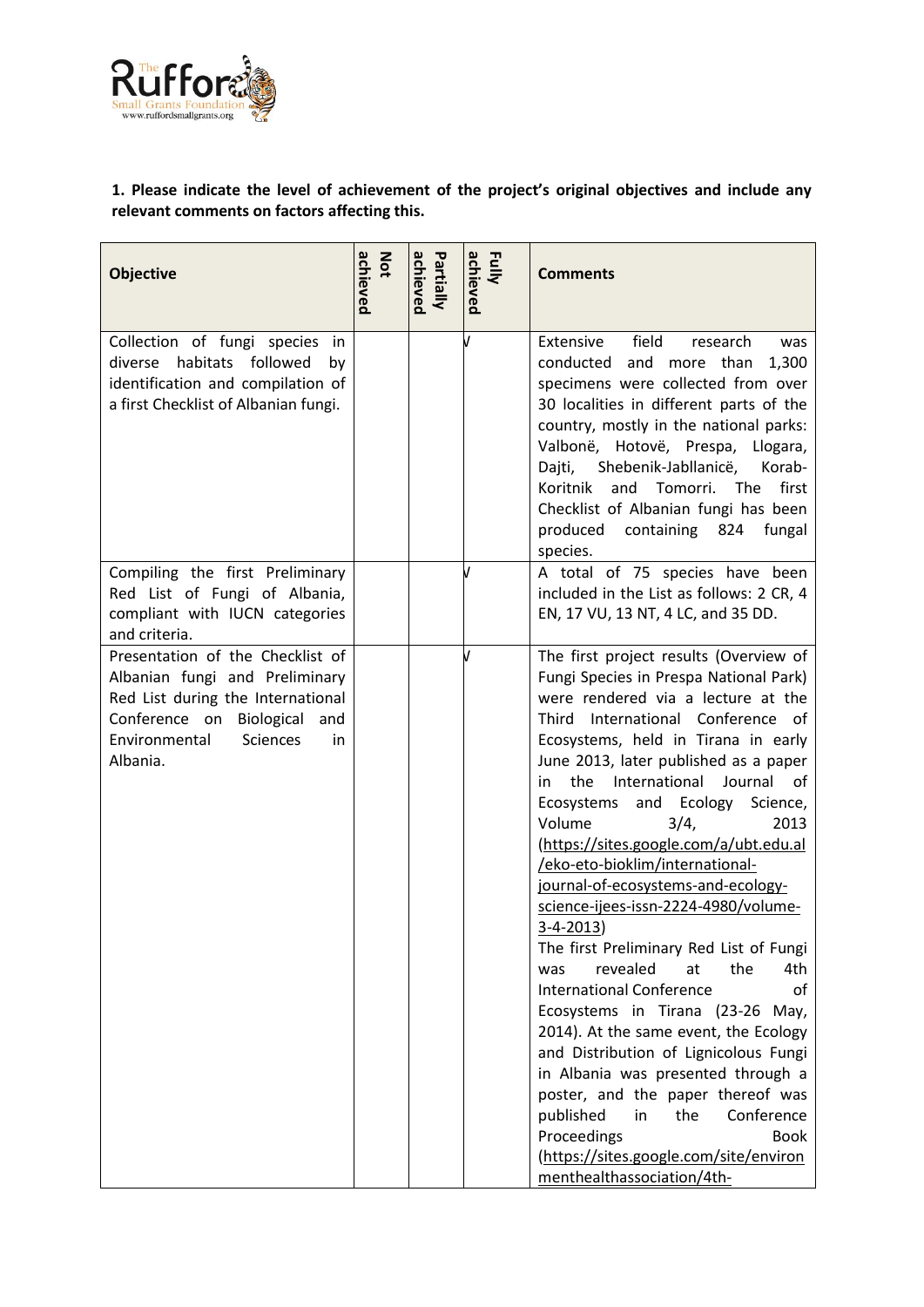

|                                                                                                                                                                                                                                                                                                                                         |  | international-conference-of-<br>ecosystems-tirana-albania-may-<br>2014/proceedings-book).<br>All these presentations are available<br>for<br>view<br>on.<br>http://macfungi.webs.com/fungialban<br>ici.htm.                                                                                                                                                                                                                                                                                                            |
|-----------------------------------------------------------------------------------------------------------------------------------------------------------------------------------------------------------------------------------------------------------------------------------------------------------------------------------------|--|------------------------------------------------------------------------------------------------------------------------------------------------------------------------------------------------------------------------------------------------------------------------------------------------------------------------------------------------------------------------------------------------------------------------------------------------------------------------------------------------------------------------|
| Publication of the Preliminary<br>Red List in the European Council<br>for the Conservation of Fungi<br>Newsletter<br>and<br>European<br>Association's<br>Mycological<br>Electronic Newsletter.                                                                                                                                          |  | The compiled Preliminary Red List of<br>Fungi has been submitted to the<br>European Council for Conservation of<br>Fungi Newsletter for publication.                                                                                                                                                                                                                                                                                                                                                                   |
| for<br>Development of criteria<br>selection of IFAs in Albania for<br>the first time; identification of<br>key fungal species.                                                                                                                                                                                                          |  | IFA criteria have been developed<br>based on the presence of rare and<br>threatened species, richness,<br>and<br>significance<br>the<br>mycological<br>of<br>habitat. It has been established that<br>for<br>meet the criteria<br>11 areas<br>nomination<br>of<br>Important<br>Fungal<br>Areas.                                                                                                                                                                                                                        |
| The Preliminary Red List and the<br>identified and proposed IFAs will<br>step<br>be<br>major<br>towards<br>a<br>supporting<br>the<br>current<br>biodiversity<br>conservation<br>mechanisms in Albania, given<br>quantities of<br>that<br>enormous<br>mushrooms are exported but no<br>fungi protection legislation has<br>been enacted. |  | The project has contributed to the<br>said objective by means of compiling<br>of the first Preliminary Red List and<br>the IFA Map. The number of IFAs will<br>be increasing commensurate with<br>future fungi research in Albania. The<br>List will consequently be foundation<br>for production of an Official Red List of<br>for preparation<br>Fungi<br>and<br>0f<br>legislation of fungi protection in the<br>future.                                                                                             |
| Publication of a brochure on<br>protected and strictly protected<br>fungi from the Preliminary Red<br>List, and a country map of<br>proposed IFAs.                                                                                                                                                                                      |  | The brochure, entitled Threatened<br>Fungi in Albania, with an emphasis on<br>economically relevant species, and the<br>Country Map of IFA have<br>been<br>The<br>printed.<br>brochure<br>contains<br>photographs and data on selected<br>fungi species from the Preliminary Red<br>description,<br>List<br>(fungi<br>species<br>distribution,<br><b>IUCN</b><br>categorisation,<br>protection<br>$etc.$ ).<br>The<br>measures<br>brochure<br>available<br>is<br>on<br>http://macfungi.webs.com/fungialban<br>ici.htm. |
| public<br>Raising<br>awareness<br>via<br>media campaign and wide-range                                                                                                                                                                                                                                                                  |  | A large-scale media campaign has<br>been conducted. The promotional                                                                                                                                                                                                                                                                                                                                                                                                                                                    |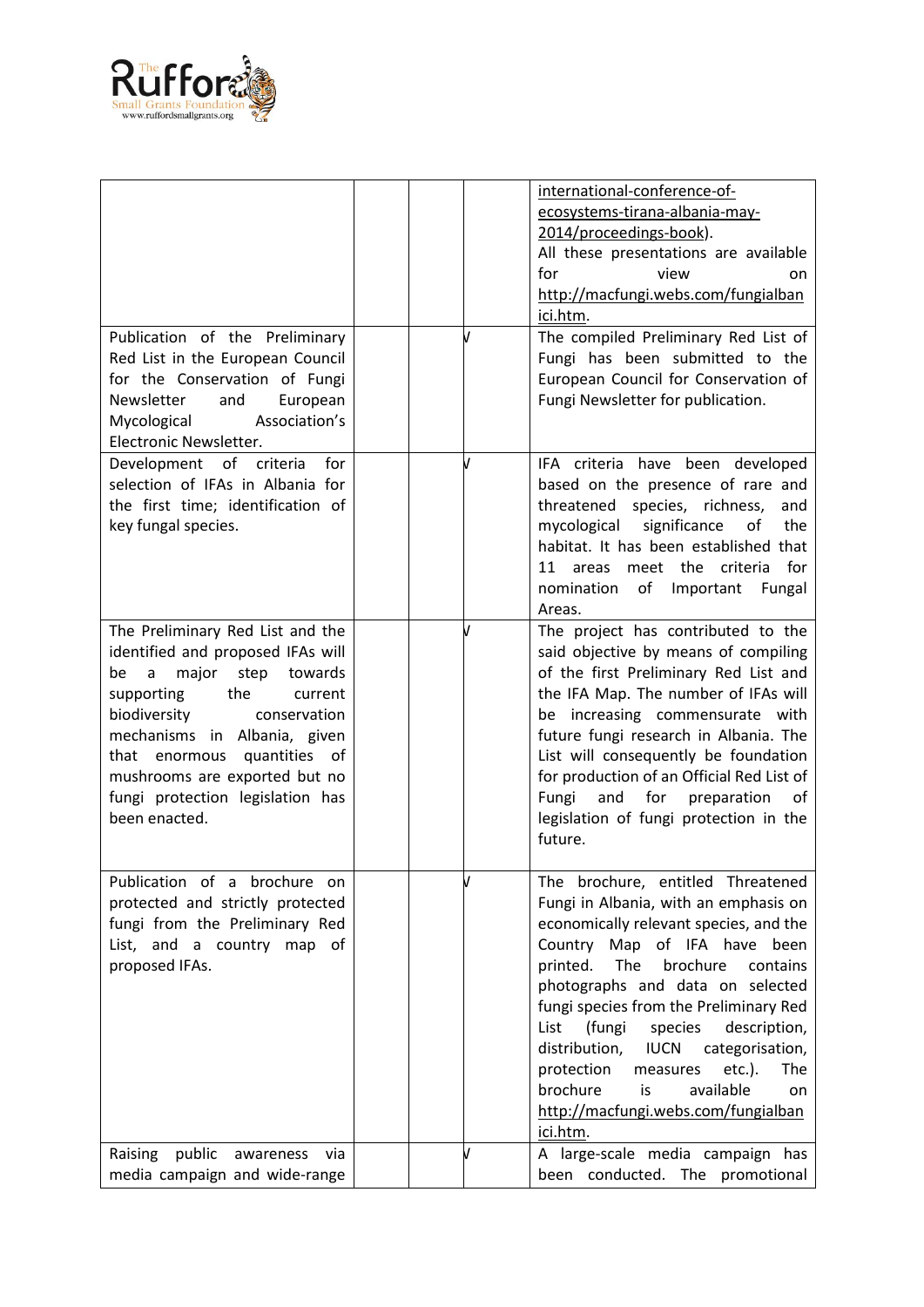

| distribution<br>of<br>promotional |  | material – brochure and IFA map – has          |
|-----------------------------------|--|------------------------------------------------|
| material.                         |  | disseminated among<br>been<br>local            |
|                                   |  | population and stakeholders, and this          |
|                                   |  | distribution will definitely persist after     |
|                                   |  | the project completion.                        |
|                                   |  |                                                |
| Raising public awareness<br>via   |  | The first Preliminary Red List of Fungi        |
| presentations before the local    |  | communicated at the<br>4th<br>was              |
| population and meetings with the  |  | <b>International Conference</b><br>οf          |
| Ministry<br>Albanian<br>οf        |  | Ecosystems in Tirana (23rd-26th May            |
| Environment, Forests and Water    |  | 2014), through a lecture and an in-            |
| (MoEFWA)<br>Administration        |  | depth discussion with academia and             |
| representatives, academia<br>and  |  | Albanian officials from the relevant           |
| local government.                 |  | ministries who were in attendance.             |
|                                   |  | The<br>Mycological<br>Conservation             |
|                                   |  | Research in NPs of Albania was poster-         |
|                                   |  | presented at the prestigious Third             |
|                                   |  | Congress on<br>International<br>Fungal         |
|                                   |  | Conservation, held in Mugla, Turkey            |
|                                   |  | November<br>$(11th-15th$<br>2013)              |
|                                   |  | (http://www.fungal-                            |
|                                   |  | conservation.org/icfc3/isfc3_program           |
|                                   |  | me and abstracts.pdf). Soon these              |
|                                   |  | findings will be published in the Fungal       |
|                                   |  | Conservation<br>newsletter<br>of<br>the        |
|                                   |  |                                                |
|                                   |  | Society for<br>International<br>Fungal         |
|                                   |  | Conservation.                                  |
|                                   |  | All our posters and talks are available<br>on  |
|                                   |  | http://macfungi.webs.com/fungialban            |
|                                   |  | ici.htm.                                       |
|                                   |  | 27th-28th August 2014,<br>On<br>in.            |
|                                   |  | Shebenik-Jabllanice NP, a lecture on           |
|                                   |  | the topic of Preliminary Red List of           |
|                                   |  | Albanian Macrofungi was delivered              |
|                                   |  | and a fungi foray was organised. This          |
|                                   |  | outreach activity was within a week-           |
|                                   |  | long<br>Ecological<br>Summer<br>Camp,          |
|                                   |  |                                                |
|                                   |  | involving 30 students of diverse study         |
|                                   |  | areas, with active involvement of local        |
|                                   |  | <b>NGOs</b><br>representatives<br>local<br>and |
|                                   |  | residents. In this we cooperated with          |
|                                   |  | the Albanian NGO PPNEA (Protection             |
|                                   |  | Preservation<br>of<br>Natural<br>and           |
|                                   |  | Environment in Albania)<br>and the             |
|                                   |  | Macedonian Ecological Society, whose           |
|                                   |  | Ecological Summer Camp was part of             |
|                                   |  | their EU-funded project for cross              |
|                                   |  | border cooperation.                            |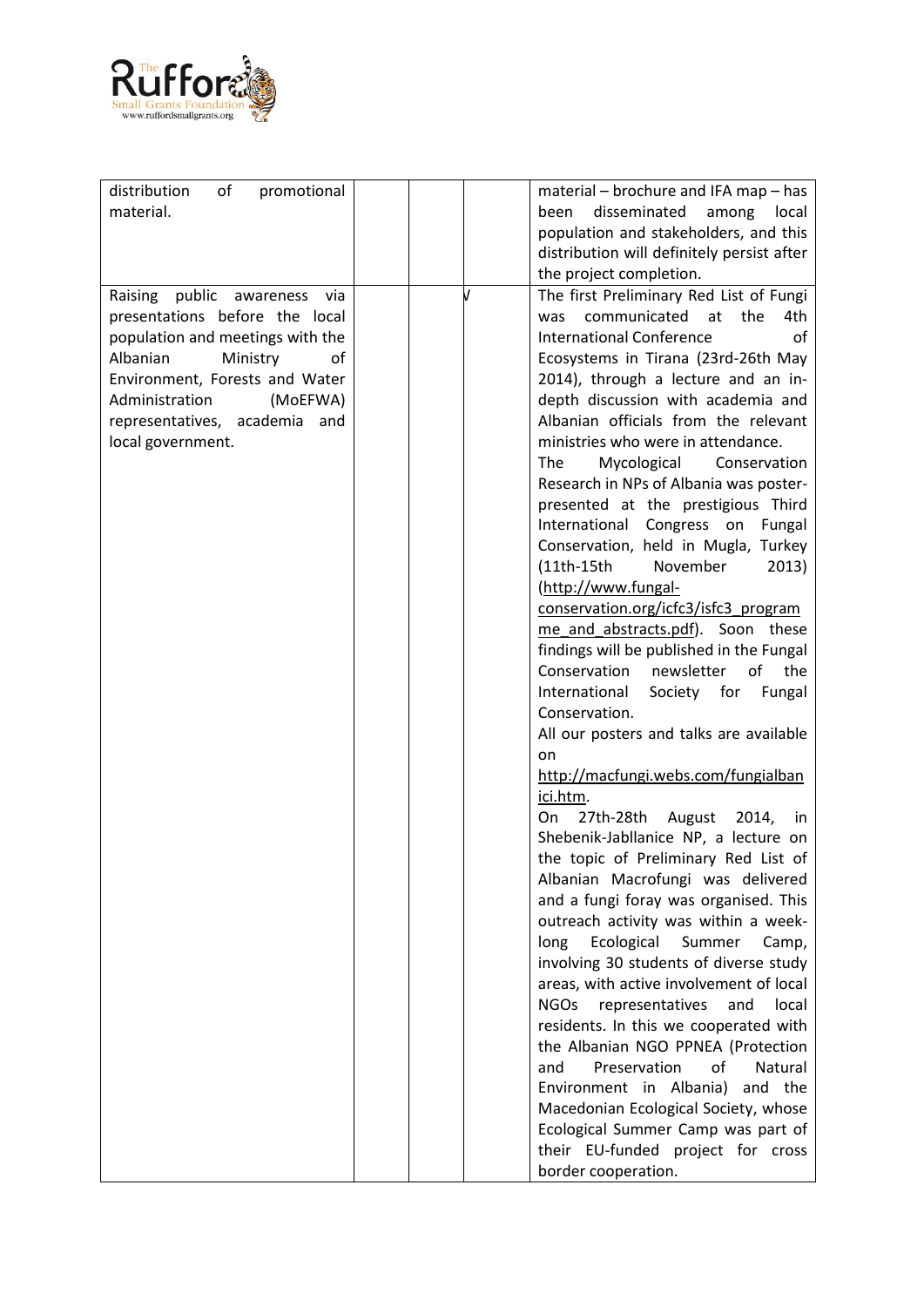

| Creation<br>of a new<br>database<br>(FUNGI<br>ALBANICI)<br>accessible<br>online with reference to<br>all<br>identified<br>fungal<br>0f<br>species<br>Albania.                                                               |   | Data has been yielded on 860 species,<br>and the newly created database of all<br>identified fungal species of Albania to<br>accessible<br>is<br>date<br>online<br>http://macfungi.webs.com/fungialban<br>ici.htm. |
|-----------------------------------------------------------------------------------------------------------------------------------------------------------------------------------------------------------------------------|---|--------------------------------------------------------------------------------------------------------------------------------------------------------------------------------------------------------------------|
| Selected<br>representative<br>specimens will be donated to the<br>Albanian Natural History Museum<br>or to an interested institution,<br>thus contributing for creation of a<br>National Collection of Fungi of<br>Albania. | V | We have donated a portion of fungal<br>specimens to the management of<br>Prespa National Park in Albania. The<br>negotiations with the Albanian Natural<br>History Museum are still underway.                      |

# **2. Please explain any unforeseen difficulties that arose during the project and how these were tackled (if relevant).**

The adoption of the Preliminary Red List of Fungi of Albania by the relevant government authorities and its use as a point of departure for preparation of fungi protection legislation is a time consuming process, depending on their will and interest in prompt taking of the aforementioned step. We have invested all our effort in highlighting the urgency of this matter.

#### **3. Briefly describe the three most important outcomes of your project.**

The first Checklist of Albanian fungi has been generated, comprising 824 species – all of them new for Albania, and the resulting full database is accessible online. It has resulted from collection of abundant fungal material (over 1,300 specimens) in diverse habitats, particularly NPs, and their laboratory identification. Hitherto, there had not been any data on macromycetes of Albania in scientific journals, and the only official data had been the 20 species reported in The Red List of Albanian Flora, issued by the Ministry of Environment of Albania in 2008.

A Preliminary Red List of Fungi of Albania has been produced for the first time, pursuant to IUCN categories and criteria. A total of 75 species have been included in the List as follows: two are Critically Endangered (CR), four are Endangered (EN), 17 are Vulnerable (VU), 13 are Near Threatened (NT), four are Least Concern (LC), and 35 are Data Deficient (DD). The list lays the grounds for production of an Official Red List of Fungi and subsequent preparation of fungi protection legislation in Albania.

Potential IFAs in Albania have been selected for the first time. They have been proposed by developing criteria dependent on the presence of rare and threatened species, richness and mycological significance of the habitat, then applied to the nominated sites. Eleven areas have been found to satisfy the criteria for nomination of Important Fungal Areas. An IFA map has been released, where information (list of key fungal species, criteria) on each IFA has been provided. The Preliminary Red List and the proposed IFAs are a major step towards supporting the current biodiversity conservation mechanisms in the light of the major threats - excessive exploitation by the locals, accompanied by fragmentation and destruction of fungi habitats.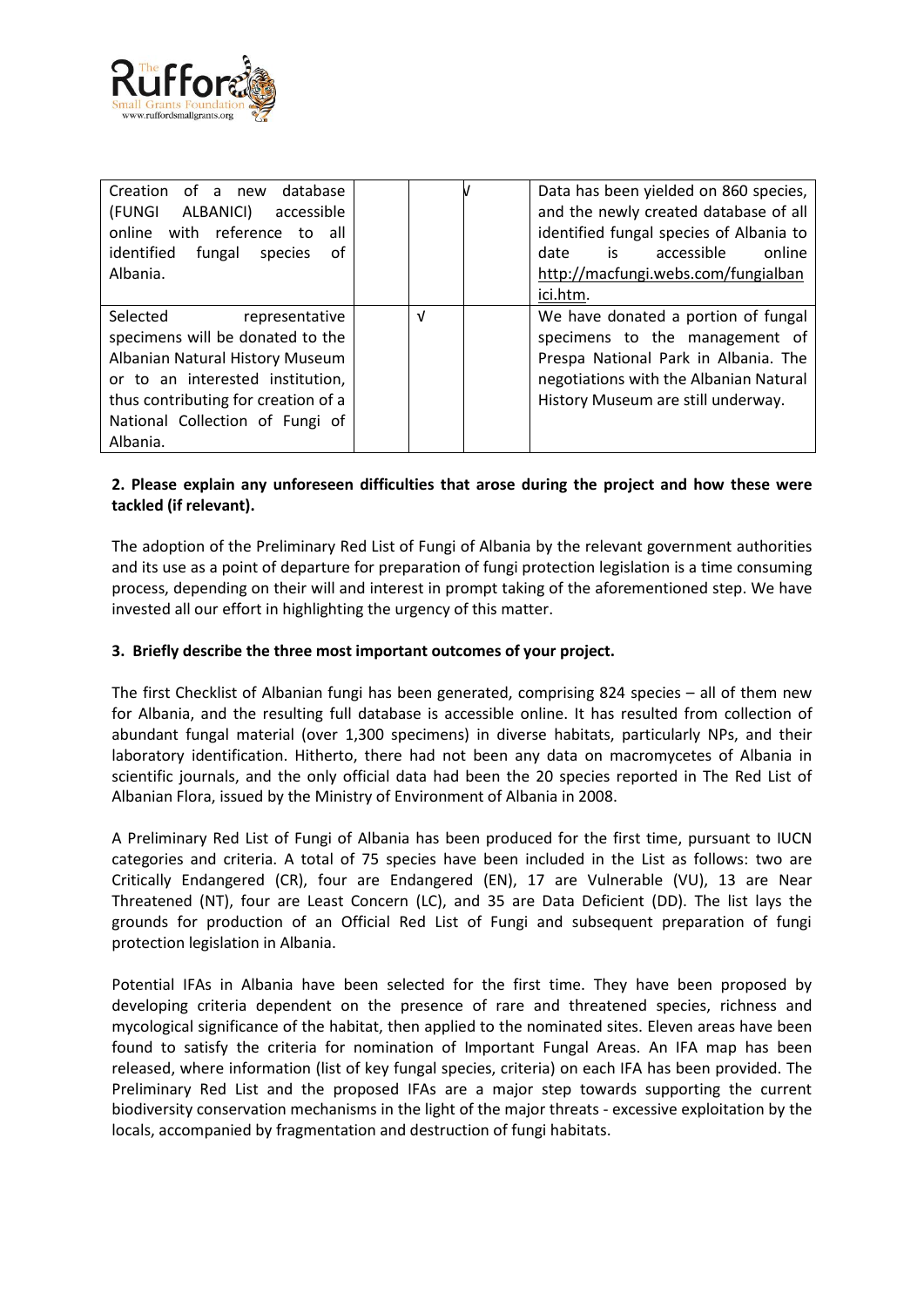

# **4. Briefly describe the involvement of local communities and how they have benefitted from the project (if relevant).**

The local community demonstrated interest, and they participated in the discussions following the project presentations delivered during the visits. They had hardly ever had an opportunity to hear about fungi in Albania from fungi experts. They learned of the rare and threatened species in Albania, the proposed Important Fungal Areas, the commercial species and their sustainable use. The published brochure and map have been disseminated among the local communities albeit their distribution will not stop with the project implementation.

#### **5. Are there any plans to continue this work?**

The Preliminary Red List and IFAs are open working documents, given the expectations that new species will be identified during future research, coupled by the potential for change in the degree of exploitation of specific species by local population.

The dissemination of the outreach material (brochure and map) among the local population and stakeholders will also proceed as a follow-up project activity. During our prospective visits to Albania, either for research purposes or meetings with environment conservation partners, we will go on giving out the brochure and the map. In addition, we have established excellent collaboration with Prespa NP management and with the most trustworthy Albanian environmental NGO - PPNEA (Protection and Preservation of Natural Environment in Albania), who are willing to further distribute our promotional material to their associates and to the locals.

# **6. How do you plan to share the results of your work with others?**

The Checklist, Preliminary Red List of Fungi and the IFAs as key project outputs will be made available to the authorities in charge of conservation and the relevant programmes, such as the Albanian Ministry of Environment, Forests and Water Administration, the Albanian National Biodiversity Strategy, the local government, conservation NGOs, etc. We have already shared the seminal results of our endeavours via the two environment conferences in Albania and the international fungal conservation congress in Turkey, where not only academics but also environment officials attended.

#### **7. Timescale: Over what period was the RSG used? How does this compare to the anticipated or actual length of the project?**

The RSG was used within the anticipated project period of 18 months.

**8. Budget: Please provide a breakdown of budgeted versus actual expenditure and the reasons for any differences.** Local exchange rate used: 1 GBP = 78.3 MKD (October 2014)

| <b>Item</b>                 | <b>Budgeted</b><br>Amount | <b>Actual</b><br>Amount | <b>Difference</b> | <b>Comments</b> |
|-----------------------------|---------------------------|-------------------------|-------------------|-----------------|
| Equipment                   |                           |                         |                   |                 |
| GPS and Electric Dehydrator | 440 GBP                   | 440 GBP                 |                   |                 |
|                             |                           | (34, 452)               |                   |                 |
|                             |                           | MKD)                    |                   |                 |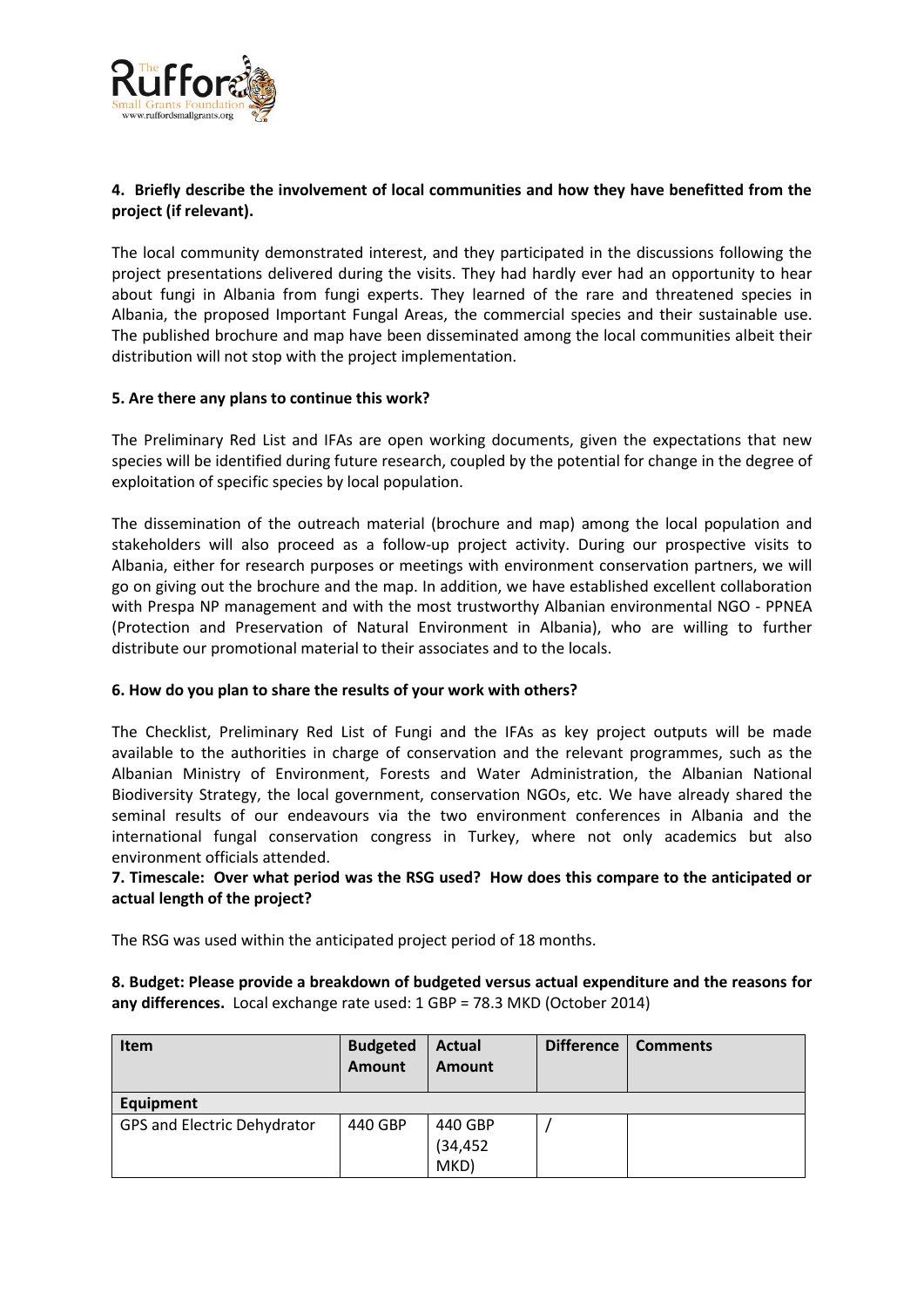

| Consumables (Laboratory and field-trip material) |            |               |                |                          |  |  |
|--------------------------------------------------|------------|---------------|----------------|--------------------------|--|--|
| Paper, HP Laser Jet print                        | 100 GBP    | 102 GBP       | $+2$ GBP       |                          |  |  |
| cartridge                                        |            | $(8,000$ MKD) |                |                          |  |  |
| Paper bags, aluminium foil,                      | 100 GBP    | 108 GBP       | $+8$ GBP       | Additional funds have    |  |  |
| plastic<br>vacuum<br>bags,                       |            | (8,500 MKD)   |                | been provided by a       |  |  |
| reagents, microscope slides                      |            |               |                | MMS field research       |  |  |
| glasses<br>for<br>and<br>cover                   |            |               |                | project                  |  |  |
| microscopy, needles, forceps,                    |            |               |                |                          |  |  |
| laboratory sterile blades, etc.                  |            |               |                |                          |  |  |
| <b>Fuel costs</b>                                |            |               |                |                          |  |  |
| 270 I per month/10 months +                      | 3,200      | 3320 GBP      | $+120$ GBP     | Additional funds have    |  |  |
| pay tolls                                        | <b>GBP</b> | (260,000)     |                | been provided by a       |  |  |
|                                                  |            | MKD)          |                | field research project   |  |  |
|                                                  |            |               |                | implemented by the       |  |  |
|                                                  |            |               |                | project leader           |  |  |
| <b>Telephone and internet costs</b>              |            |               |                |                          |  |  |
| Communications with team                         | 100 GBP    | 100 GBP       | $\prime$       |                          |  |  |
| members, NGOs and local                          |            | (7,830 MKD)   |                |                          |  |  |
| authorities.                                     |            |               |                |                          |  |  |
| <b>Printing and publishing expenses</b>          |            |               |                |                          |  |  |
| Printing and publishing of                       | 1,250      | 1250 GBP      | $\prime$       |                          |  |  |
| map and brochure                                 | <b>GBP</b> | (97, 875)     |                |                          |  |  |
|                                                  |            | MKD)          |                |                          |  |  |
| Subsistence costs (Project coordinator/team)     |            |               |                |                          |  |  |
| Public transport                                 | 300 GBP    | 275 GBP       | $-25$ GBP      | The remaining funds      |  |  |
|                                                  |            | (21, 500)     |                | have been reallocated    |  |  |
|                                                  |            | MKD)          |                | the<br>subsistence<br>to |  |  |
|                                                  |            |               |                | budget items.            |  |  |
| Food (rest of the days)                          | 300 GBP    | 332 GBP       | +32 GBP        | Additional funds have    |  |  |
|                                                  |            | (26,000)      |                | been obtained by a       |  |  |
|                                                  |            | MKD)          |                | MMS field research       |  |  |
|                                                  |            |               |                | project.                 |  |  |
| Accommodation (120 days x 5                      | 6,000      | 6,325 GBP     | +325 GBP       | Additional funds have    |  |  |
| person x 10 GBP)                                 | <b>GBP</b> | (495, 250)    |                | been provided by a       |  |  |
|                                                  |            | MKD)          |                | MMS field research       |  |  |
|                                                  |            |               |                | project.                 |  |  |
| <b>TOTAL</b>                                     | 11,790     | 12,252 GBP    | <b>462 GBP</b> | Additional funds have    |  |  |
|                                                  | <b>GBP</b> | (959, 330)    | (36, 174)      | been obtained via a      |  |  |
|                                                  |            | MKD)          | MKD)           | MMS* field research      |  |  |
|                                                  |            |               |                | project and a project    |  |  |
|                                                  |            |               |                | of the project leader.   |  |  |

MMS\* - Macedonian Mycological Society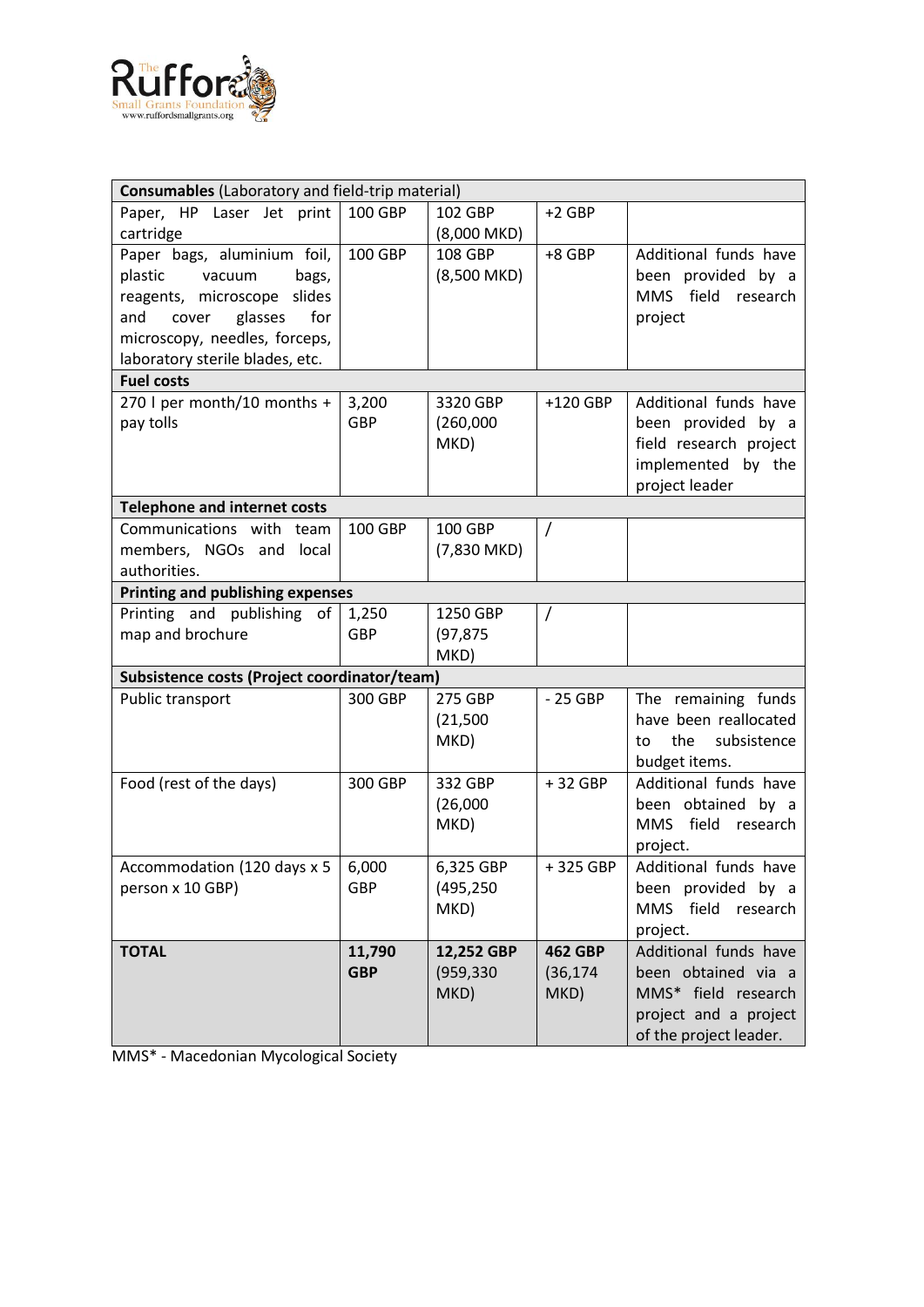

#### **9. Looking ahead, what do you feel are the important next steps?**

The project activities are suitable for incorporation into the framework of the Albanian National Biodiversity Strategy and Action Plan. Besides, the collected fungal data will be at the disposal of the NATURA 2000 Biodiversity Programme when time comes for its inception in Albania.

# **10. Did you use the RSGF logo in any materials produced in relation to this project? Did the RSGF receive any publicity during the course of your work?**

The logo was inserted in all published material (brochure, map of IFA) and in the Power Point presentations delivered at conferences and before the local population. All of the aforementioned documents are available for view on [http://macfungi.webs.com/fungialbanici.htm.](http://macfungi.webs.com/fungialbanici.htm)

The RSGF also garnered broad publicity through coverage of our project not only by news media in Albania, but also in Macedonia, Kosovo and as far as China and Algeria, as follows:

*- Lajm* – Macedonian national newspaper in Albanian language: [http://lajmpress.com/top\\_lajme/34447.html](http://lajmpress.com/top_lajme/34447.html)

*- Zhurnal* - regional news agency covering Macedonia, Albania and Kosovo: <http://www.zhurnal.mk/content/?id=1462510563524>

*- ATA (Agjencia Telegrafike Shqiptare / Albanian Telegraphic Agency)* - leading Albanian press agency, in Albanian, English and French: [http://www.ata.gov.al/shkencetare-nga-maqedonia](http://www.ata.gov.al/shkencetare-nga-maqedonia-regjistrojne-kerpudhat-ne-shqiperi-134985.html)[regjistrojne-kerpudhat-ne-shqiperi-134985.html](http://www.ata.gov.al/shkencetare-nga-maqedonia-regjistrojne-kerpudhat-ne-shqiperi-134985.html)

*- Gazeta Shqiptare & BalkanWeb.TV* – leading Albanian national newspaper, internet news agency and online TV: [http://www.balkanweb.com/kultur%C3%AB/2691/studiues-nga-maqedonia](http://www.balkanweb.com/kultur%C3%AB/2691/studiues-nga-maqedonia-regjistrojn--k-rpudhat-n--shqip-ri-197809.html)[regjistrojn--k-rpudhat-n--shqip-ri-197809.html](http://www.balkanweb.com/kultur%C3%AB/2691/studiues-nga-maqedonia-regjistrojn--k-rpudhat-n--shqip-ri-197809.html)

*- Gazeta 55* – Albanian local daily from Tirana: <http://gazeta55.al/file/pdf/20140629.pdf>

*- Koha Jone* – Albanian local newspaper from Tirana: [http://www.kohajone.com/flashnews/item/12422-shkencetare-nga-maqedonia-regjistrojne](http://www.kohajone.com/flashnews/item/12422-shkencetare-nga-maqedonia-regjistrojne-kerpudhat-ne-shqiperi.html)[kerpudhat-ne-shqiperi.html](http://www.kohajone.com/flashnews/item/12422-shkencetare-nga-maqedonia-regjistrojne-kerpudhat-ne-shqiperi.html)

*- Koha Ditore* – leading national newspaper from Kosovo:<http://koha.net/?id=4&l=15724>

*- Shqiptaria* – Albanian national internet news medium: [http://www.shqiptarja.com/lajme%20shkurt/2749/shkenc-tar--nga-maqedonia-regjistrojn--k](http://www.shqiptarja.com/lajme%20shkurt/2749/shkenc-tar--nga-maqedonia-regjistrojn--k-rpudhat-n--shqip-ri-222535.html)[rpudhat-n--shqip-ri-222535.html](http://www.shqiptarja.com/lajme%20shkurt/2749/shkenc-tar--nga-maqedonia-regjistrojn--k-rpudhat-n--shqip-ri-222535.html)

*- Illyria* – Albanian-American newspaper: [http://illyriapress.com/shkencetare-nga-maqedonia](http://illyriapress.com/shkencetare-nga-maqedonia-regjistrojne-kerpudhat-ne-shqiperi-lista-te-jete-baze-per-perpilimin-e-nje-liste-te-kuqe-zyrtare-te-kerpudhave-dhe-pergatitjen-e-legjislacionit-per-mbrojtjen-e-tyre-parq/)[regjistrojne-kerpudhat-ne-shqiperi-lista-te-jete-baze-per-perpilimin-e-nje-liste-te-kuqe-zyrtare-te](http://illyriapress.com/shkencetare-nga-maqedonia-regjistrojne-kerpudhat-ne-shqiperi-lista-te-jete-baze-per-perpilimin-e-nje-liste-te-kuqe-zyrtare-te-kerpudhave-dhe-pergatitjen-e-legjislacionit-per-mbrojtjen-e-tyre-parq/)[kerpudhave-dhe-pergatitjen-e-legjislacionit-per-mbrojtjen-e-tyre-parq/](http://illyriapress.com/shkencetare-nga-maqedonia-regjistrojne-kerpudhat-ne-shqiperi-lista-te-jete-baze-per-perpilimin-e-nje-liste-te-kuqe-zyrtare-te-kerpudhave-dhe-pergatitjen-e-legjislacionit-per-mbrojtjen-e-tyre-parq/)

*- China Internet Information Center* (the authorised government portal site to China) [http://french.china.org.cn/foreign/txt/2014-06/27/content\\_32796236.htm](http://french.china.org.cn/foreign/txt/2014-06/27/content_32796236.htm)